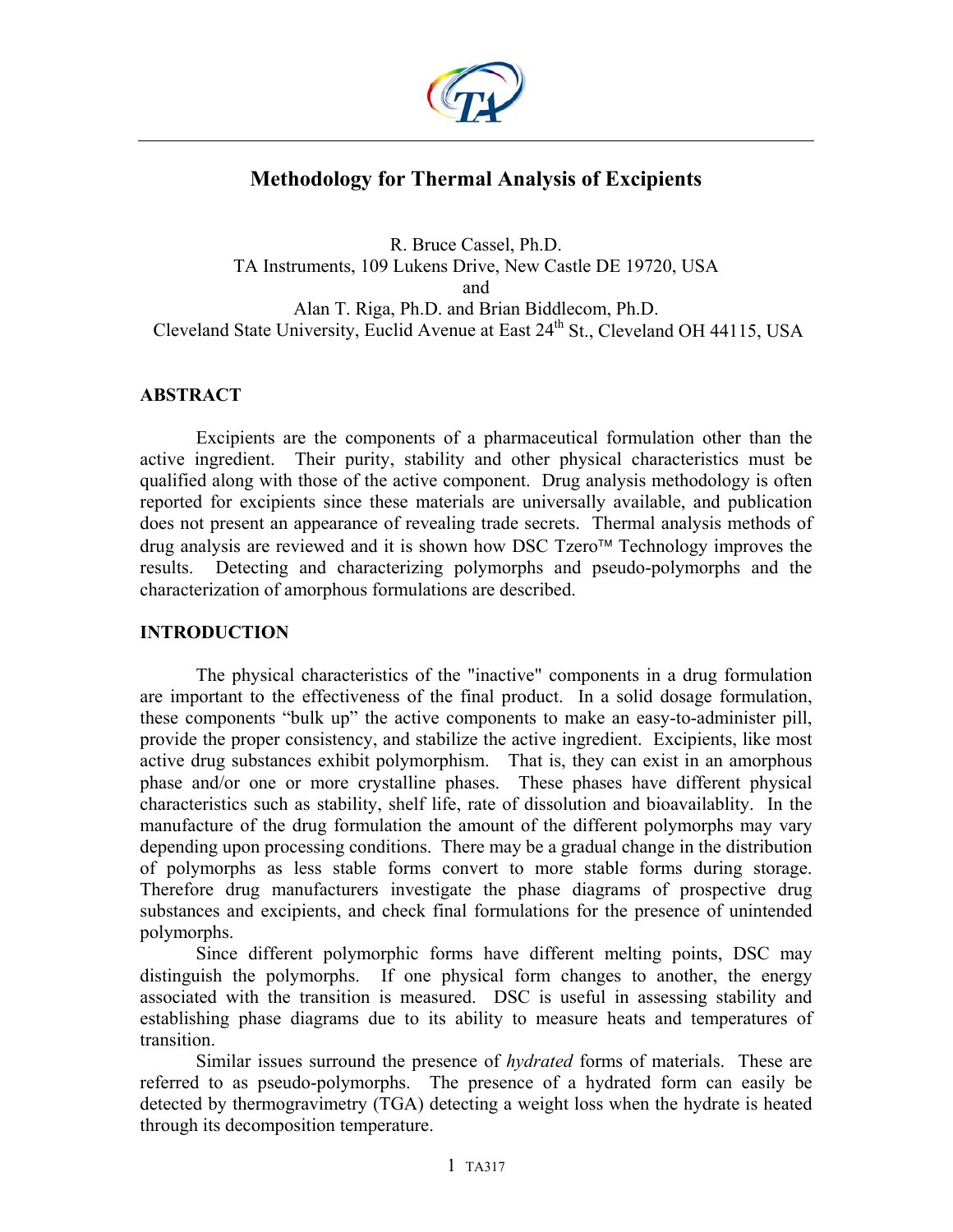

Figure 1 – Detection of Trace Amounts of α-Sorbitol in γ-Sorbitol

The amorphous phase is another example of polymorphism. Incomplete crystallization from the melt leads to the presence of amorphous components, the physical characteristics for which are very different from the crystalline forms. Grinding may produce small amounts of the amorphous phase. For other formulations the excipient and active component are both in the amorphous phase to promote dissolution, and hence, bioavailability. DSC detects an amorphous phase by its glass transition observed as a change in specific heat capacity.

Where both excipient and drug substance are in the same amorphous phase the processing of the formulation is through freeze-drying the aqueous mixture. This is a slow and energy-intensive process that involves slowly heating the amorphous mixture under vacuum from deep subambient to above ambient temperatures as the water concentration is decreased. Modulated DSC® (MDSC®) has been shown to be a valuable tool for determining the optimum temperature for freeze-drying based on the concentration-dependent glass transition temperature (Tg) of the water-drug-excipient mixture (*1*).

#### **EXPERIMENTAL**

A Q1000 DSC is used in this study. Samples were obtained from several sources and run without further purification or treatment. Sample specimen encapsulation was either crimped, or hermetically sealed, standard aluminum capsules.

## **RESULTS AND DISCUSSION**

## Crystalline Polymorphism

Because of its compression characteristics, its sweetness, and compatibility with active ingredients, sorbitol is commonly used as an excipient.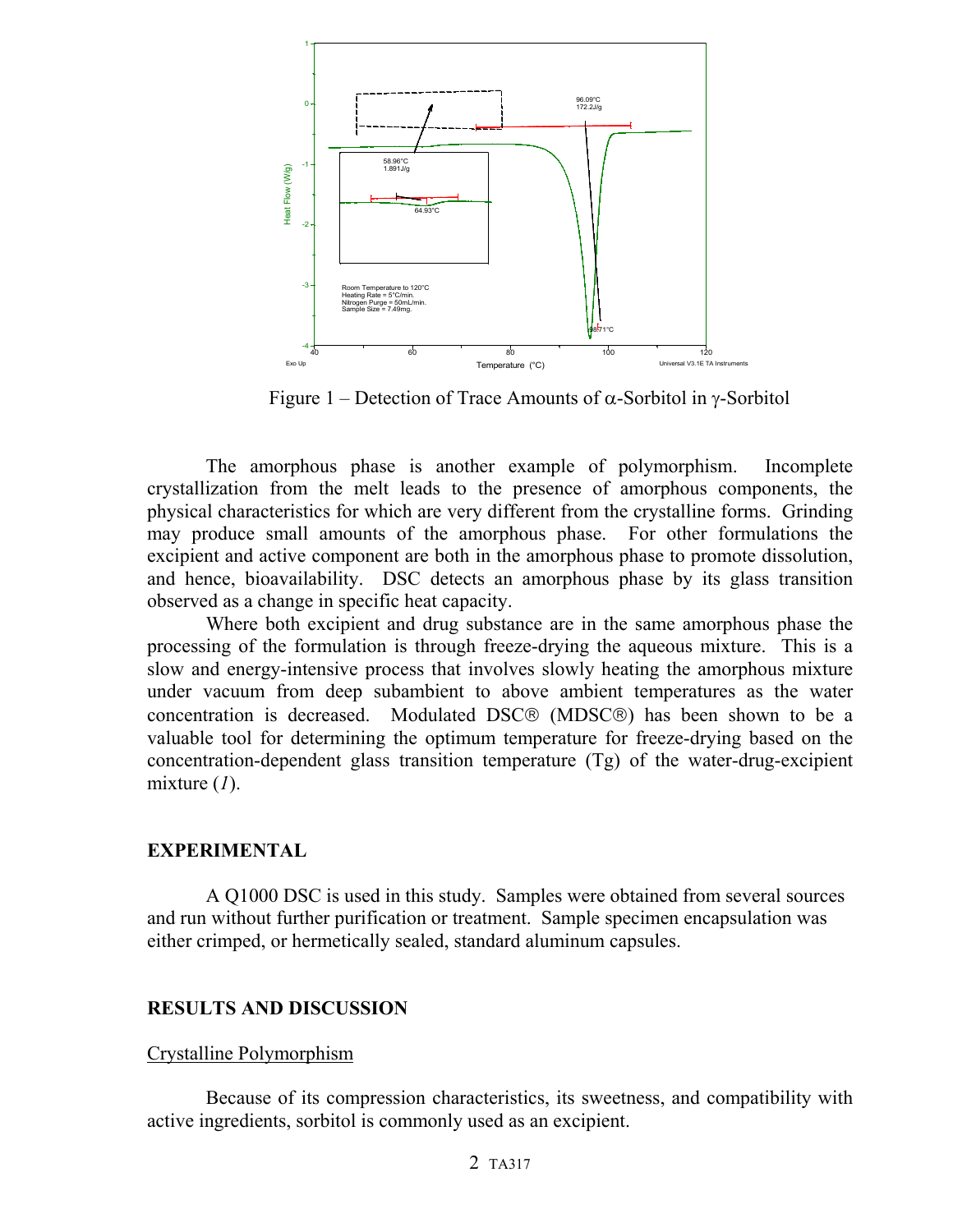Figure 1 shows the detection of trace amounts of  $\alpha$ -Sorbitol in γ-Sorbitol when heated at 5 °C/min.



Figure 2 – Decomposition of Lactose Monohydrate

## Pseudo-Polymorphism

Perhaps the most used excipient is lactose available in either the anhydrous or monohydrate form. The material in the monohydrate form can be easily detected or determined by heating through the decomposition temperature of the hydrate by either DSC or TGA.



Figure 3 – Polylactide "As Received"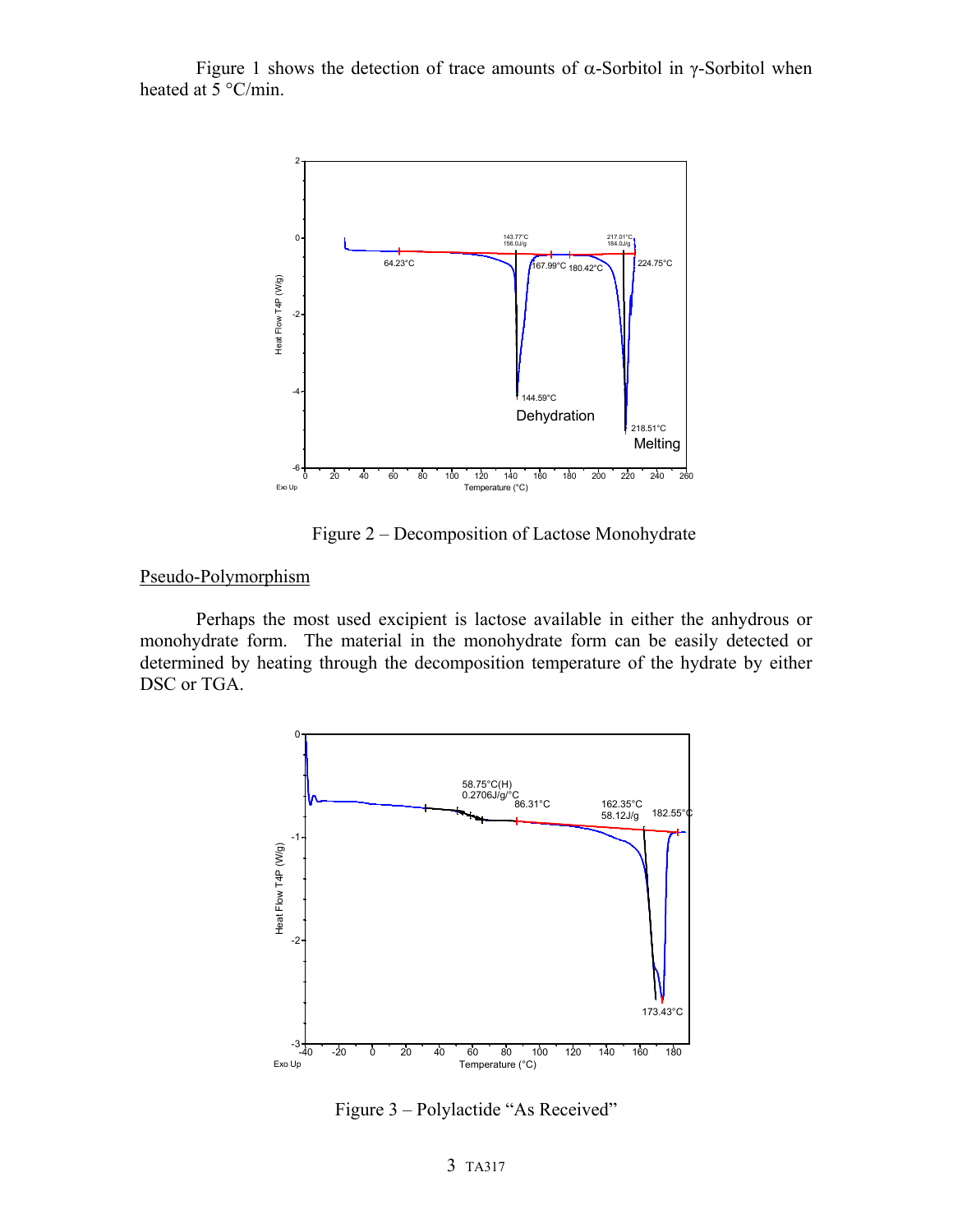

Figure 4 – Fast MDSC® of Amorphous Polylactide

### Rapid Analysis Techniques for a Semi-Crystalline Polymeric Excipient

L-Polylactide (PL) is an ingestible, biodegradable semi-crystalline polymer used as an excipient and matrix for microencapsulation. The rate of dissolution, and of diffusion, for the active ingredient is metered by the level of amorphous content, which in turn is controlled by the thermal history of the polymer. Figure 3 shows PL in the form as received. From the glass transition it is clear that there is amorphous content, and from the crystalline melting there is a crystalline phase. Two recently improved methods for investigating such a system are fast DSC and fast MDSC®.

## Fast MDSC

When a sample is heated in a DSC at conventional heating rates such as 10 or 20 °C/min there is evidence of crystallization as well as melting. To separate these effects, MDSC is used. Figure 4 is a modulated DSC experiment using an underlying heating rate of 10  $\degree$ C/min and a modulation period of 20 s. The glass transition with its simple sigmoidal shape is seen in the reversing heat flow curve, followed by a decrease in heat capacity attending cold crystallization, followed immediately by the onset of melting. The nonreversing heat flow curve shows a physical aging peak attending the glass transition followed by the heat of cold crystallization, followed by crystallization of crystallite perfection that attends melting. The unresolved sum of the above effects is seen in the total heat flow signal, similar to that observed in traditional DSC at  $10 °C/min$ .

## Fast DSC

Another methodology to remove the confusing effects of crystallization during a melt is that of scanning materials at a sufficiently fast heating rate to prevent crystallization. In this way the melting profile better reflects the initial distribution of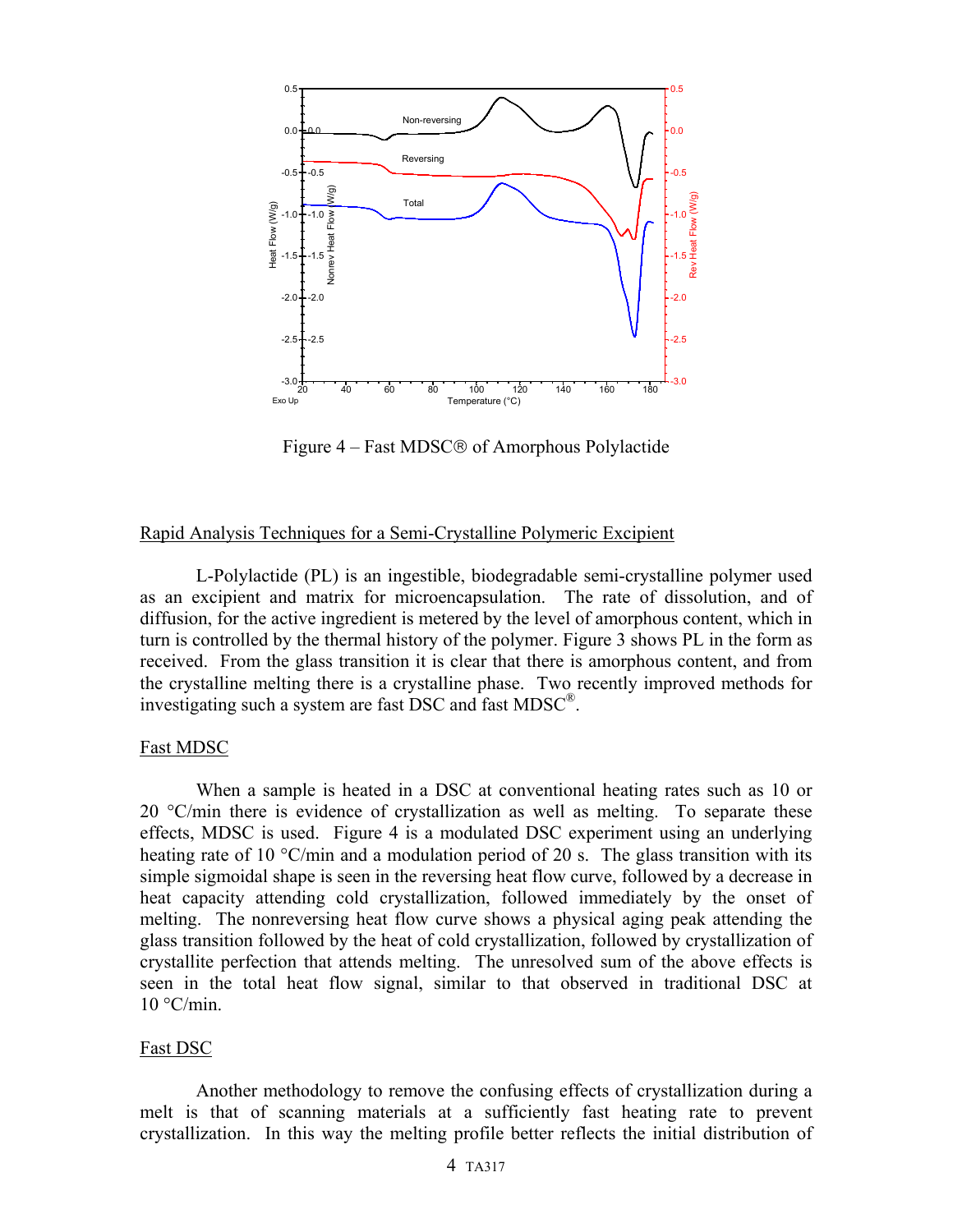crystal and crystallite forms. However, fast heating rates produce temperature gradients within the DSC cell and between the DSC cell and the sample. These gradients result in errors in temperature assignment and peak shape. Fortunately, Advanced Tzero<sup>™</sup> Technology specifically addresses these errors, calibrates the DSC to evaluate them, and then compensates for them in its measuring circuitry. This allows scan rates of up to 150 *°*C/min to be used.



Figure 5 – DSC of Rapidly Cooled Polylactide at Several Heating Rates. (Curves are offset for comparison.)

Figure 5 shows PL that has been cooled rapidly in the DSC, run at several heating rates. Samples run at the fastest rates showed little or no evidence of crystallization. Samples with similar treatment heated at 50 ºC/min showed some crystallization, and samples heated at 10 °C/min showed essentially complete crystallization, based on the energies of the melting and crystallization peaks.

### **CONCLUSIONS**

Tzero technology with its improved resolution and baseline stability finds application in the routine characterization of pharmaceutical materials, such as excipients. The use of Advanced Tzero Technology allows the use of faster heating rates up to 150 °C/min, thus enabling the investigation of unstable forms using heating rates that do not allow time for substantial crystallization. And the ability to use shorter MDSC periods with faster underlying rates facilitates the use of MDSC as a practical laboratory technique.